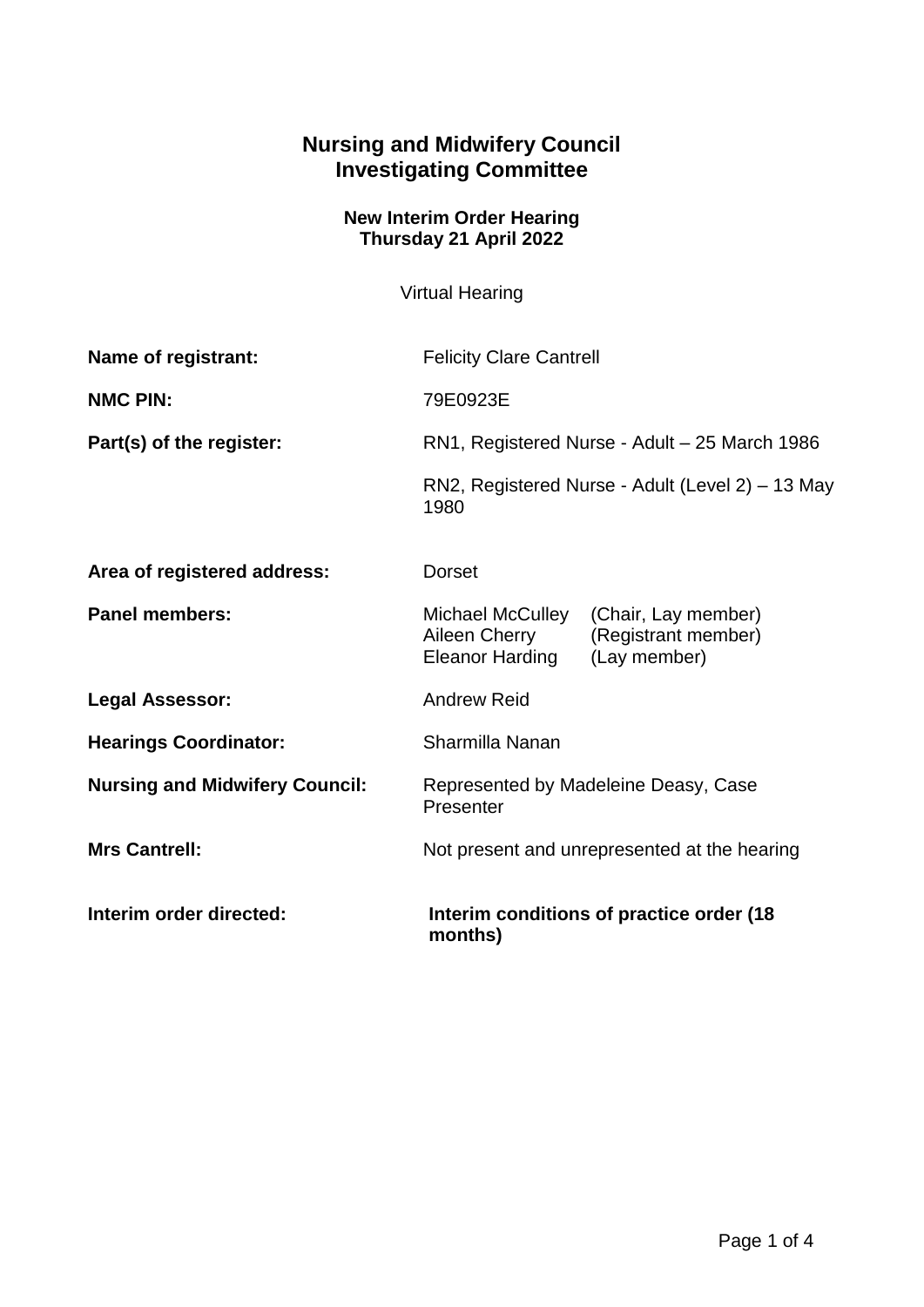## **Decision and reasons on interim order**

The panel decided to make an interim conditions of practice order for a period of 18 months.

The panel has determined that the following conditions are proportionate and appropriate:

'For the purposes of these conditions, 'employment' and 'work' mean any paid or unpaid post in a nursing, midwifery or nursing associate role. Also, 'course of study' and 'course' mean any course of educational study connected to nursing, midwifery or nursing associates.

- 1. You must limit your nursing practice to one single employer which must not be an agency.
- 2. You must not be the nurse in charge, or the sole nurse, on any shift.
- 3. You must not administer any medication or be involved in any aspects of medication management unless under the direct supervision of another registered nurse.
- 4. You must have fortnightly meetings with your line manager, mentor or supervisor to discuss your conduct during supervised medication administration and compliance with these conditions.
- 5. Prior to any review, you must provide a report from your line manager, mentor or supervisor commenting on your conduct during supervised medication administration and compliance with these conditions
- 6. You must keep the NMC informed about anywhere you are working by:
	- a) Telling your case officer within seven days of accepting or leaving any employment.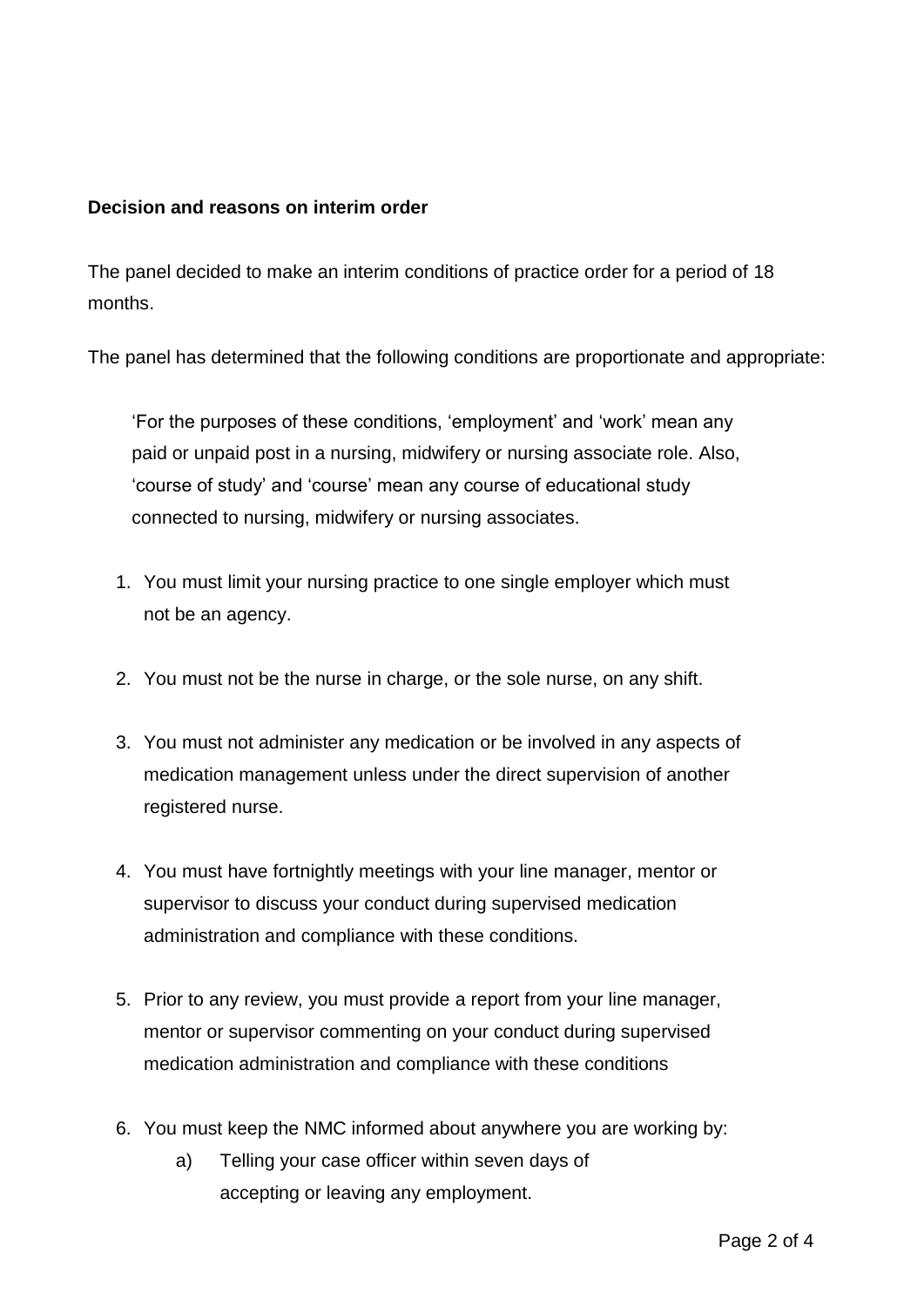- b) Giving your case officer your employer's contact details.
- 7. You must keep the NMC informed about anywhere you are studying by:
	- a) Telling your case officer within seven days of accepting any course of study.
	- b) Giving your case officer the name and contact details of the organisation offering that course of study.
- 8. You must immediately give a copy of these conditions to:
	- a) Any organisation or person you work for.
	- b) Any employers you apply to for work (at the time of application).
	- c) Any establishment you apply to (at the time of application), or with which you are already enrolled, for a course of study.
- 9. You must tell your case officer, within seven days of your becoming aware of:
	- a) Any clinical incident you are involved in.
	- b) Any investigation started against you.
	- c) Any disciplinary proceedings taken against you.
- 10.You must allow your case officer to share, as necessary, details about your performance, your compliance with and / or progress under these conditions with:
	- a) Any current or future employer.
	- b) Any educational establishment.
	- c) Any other person(s) involved in your retraining and/or supervision required by these conditions

Unless Mrs Cantrell's case has already been concluded, this interim order must be reviewed before the end of the next six months and every six months thereafter.